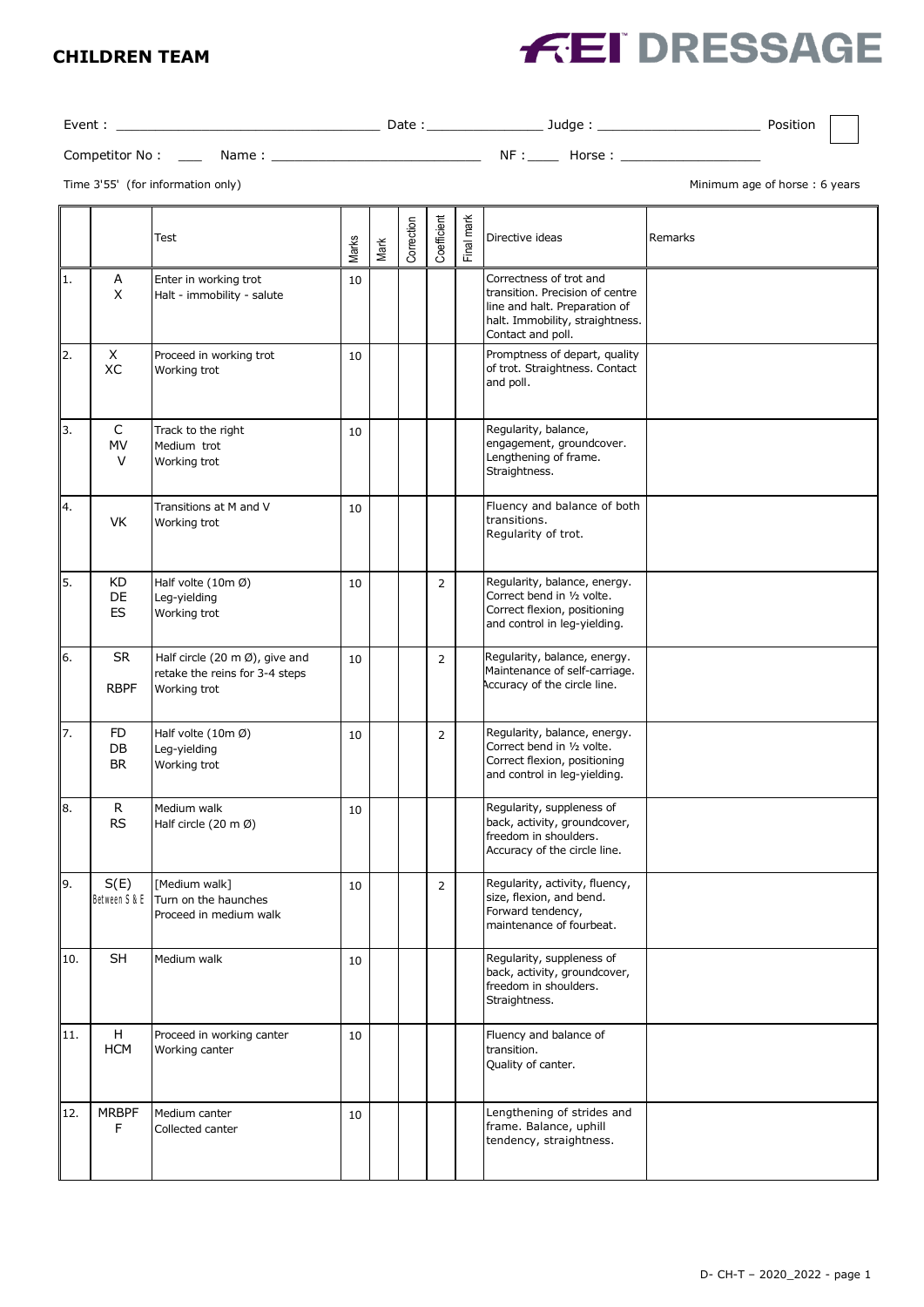## **CHILDREN TEAM**



Competitor No : \_\_\_ Name : \_\_\_\_\_\_\_\_\_\_\_\_\_\_\_\_\_\_\_\_\_\_\_\_\_\_\_ NF :\_\_\_\_ Horse : \_\_\_\_\_\_\_\_\_\_\_\_\_\_\_\_\_\_

|                     |                                       | Test                                                              | Marks | Mark | Correction | Coefficient    | Final mark | Directive ideas                                                                                                 | Remarks |
|---------------------|---------------------------------------|-------------------------------------------------------------------|-------|------|------------|----------------|------------|-----------------------------------------------------------------------------------------------------------------|---------|
| 13.                 | <b>FAK</b>                            | Transitions at M and F<br>Collected canter                        | 10    |      |            |                |            | Fluency and balance of both<br>transitions.<br>Quality of canter.                                               |         |
| 14.                 | <b>KXH</b><br><b>HCMR</b>             | One loop of 10 m<br>Collected canter                              | 10    |      |            |                |            | Quality of (counter) canter.<br>Balance, self-carriage,<br>fluency.<br>Design of the loop.                      |         |
| 15.                 | RX[V]<br>$\times$<br><b>XVKAF</b>     | On the short diagonal<br>Simple change of leg<br>Collected canter | 10    |      |            | 2              |            | Promptness, fluency and<br>balance of transitions.<br>Straightness. 3-5 clear walk<br>steps. Quality of canter. |         |
| 16.                 | <b>FXM</b><br><b>MCH</b>              | One loop of 10 m<br>Collected canter                              | 10    |      |            |                |            | Quality of (counter) canter.<br>Balance, self-carriage.<br>fluency<br>Design of the loop.                       |         |
| 17.                 | <b>HSEX</b><br>$\times$<br><b>XBP</b> | Collected canter<br>Simple change of leg<br>Collected canter      | 10    |      |            | $\overline{2}$ |            | Promptness, fluency and<br>balance of transitions.<br>Straightness. 3-5 clear walk<br>steps. Quality of canter. |         |
| 18.                 | P<br>PFA                              | Working trot<br>Working trot                                      | 10    |      |            |                |            | Fluency and balance of<br>transition.<br>Regularity of trot.                                                    |         |
| 19.                 | A<br>$\mathsf{X}$                     | Down the centre line<br>Halt - immobility - salute                | 10    |      |            |                |            | Quality of trot, straightness<br>and balance into the halt.<br>Contact and poll.                                |         |
|                     |                                       | Leave arena at A in walk on a long<br>rein                        |       |      |            |                |            |                                                                                                                 |         |
| 250<br><b>Total</b> |                                       |                                                                   |       |      |            |                |            |                                                                                                                 |         |

| Total points<br>(on technical marking sheet): | 250 |  |  |
|-----------------------------------------------|-----|--|--|
| Technical score in %                          |     |  |  |

Signature of Judge :

Copyright © 2020 Update 2022 Fédération Equestre Internationale Reproduction strictly reserved